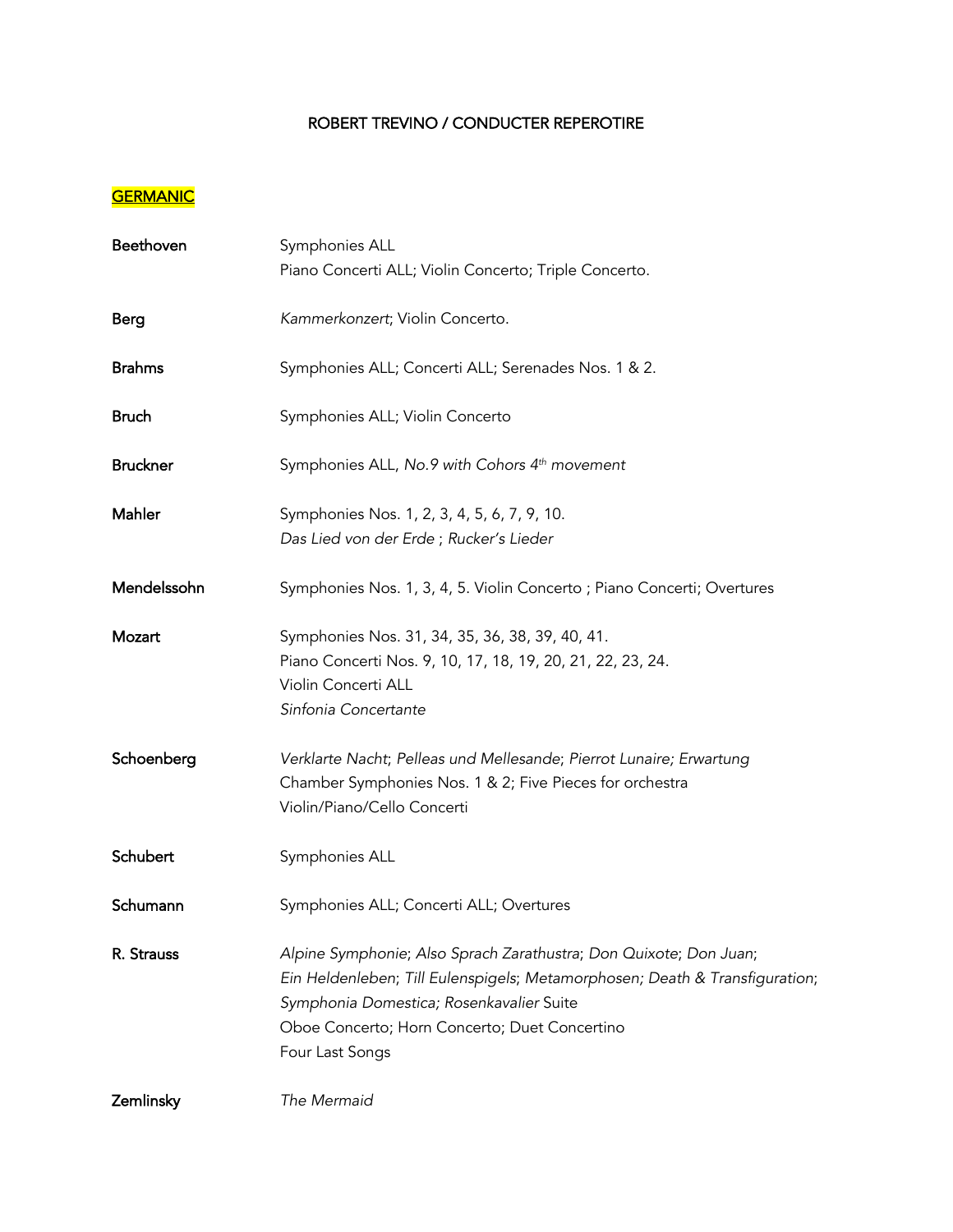### **RUSSIAN**

| Prokofiev    | Symphonies Nos. 1 & 5; Piano Concerti Nos. 1, 2, 3; Violin Concerti Nos. 1 & 2                                        |
|--------------|-----------------------------------------------------------------------------------------------------------------------|
| Rachmaninoff | Symphonies ALL; Symphonic Dances; Isle of the Dead<br>Piano Concerti ALL plus Variations of a Theme by Paganini       |
| Scriabin     | Symphonies Nos. 3 & 4                                                                                                 |
| Shostakovich | Symphonies Nos. 1, 4, 5, 6, 7, 9, 10, 11, 15.<br>Violin/Cello/Piano Concerti ALL; Viola Sonata Arr.                   |
| Stravinsky   | Rite of Spring; Petrushka; Pulcinella; Agon; Apollon; Les Noces; Soldier's Tale<br>Firebird complete Suite and Ballet |
| Tchaikovsky  | Symphonies ALL; Piano Concerto; Violin Concerto; Manfred; Rocco                                                       |

# **ENGLAND**

| Thomas Adès    | Asvla                                                              |
|----------------|--------------------------------------------------------------------|
| <b>Britten</b> | Violin Concerto; Four Sea Interludes; Sinfonia da Requiem          |
| Elgar          | Symphonies Nos. 1 & 2; Enigma; In the South; Cello/Violin Concerti |

# **FRANCE**

| <b>Berlioz</b> | Symphonie Fantastique; Overtures ; Nuits d'été                                                                                                                                                                                       |
|----------------|--------------------------------------------------------------------------------------------------------------------------------------------------------------------------------------------------------------------------------------|
| <b>Boulez</b>  | Notations ; Sur Incises ; Dérives 1 & 2 ; Repons                                                                                                                                                                                     |
| Debussy        | Images ; L'après-midi d'un faune ; La Mer                                                                                                                                                                                            |
| Messiaen       | Hymne; Ascension; Chronochromie                                                                                                                                                                                                      |
| Ravel          | Alborada del Gracioso; Rapsodie Espanole; Bolero; Pavane; Ma mère l'Oye;<br>Gaspard de la Nuit ; Une Barque sur l'Ocean ; Daphnis et Chloé ; La Valse ;<br>Le tombeau de Couperin ; Valses Nobles et Sentimentales<br>Piano Concerti |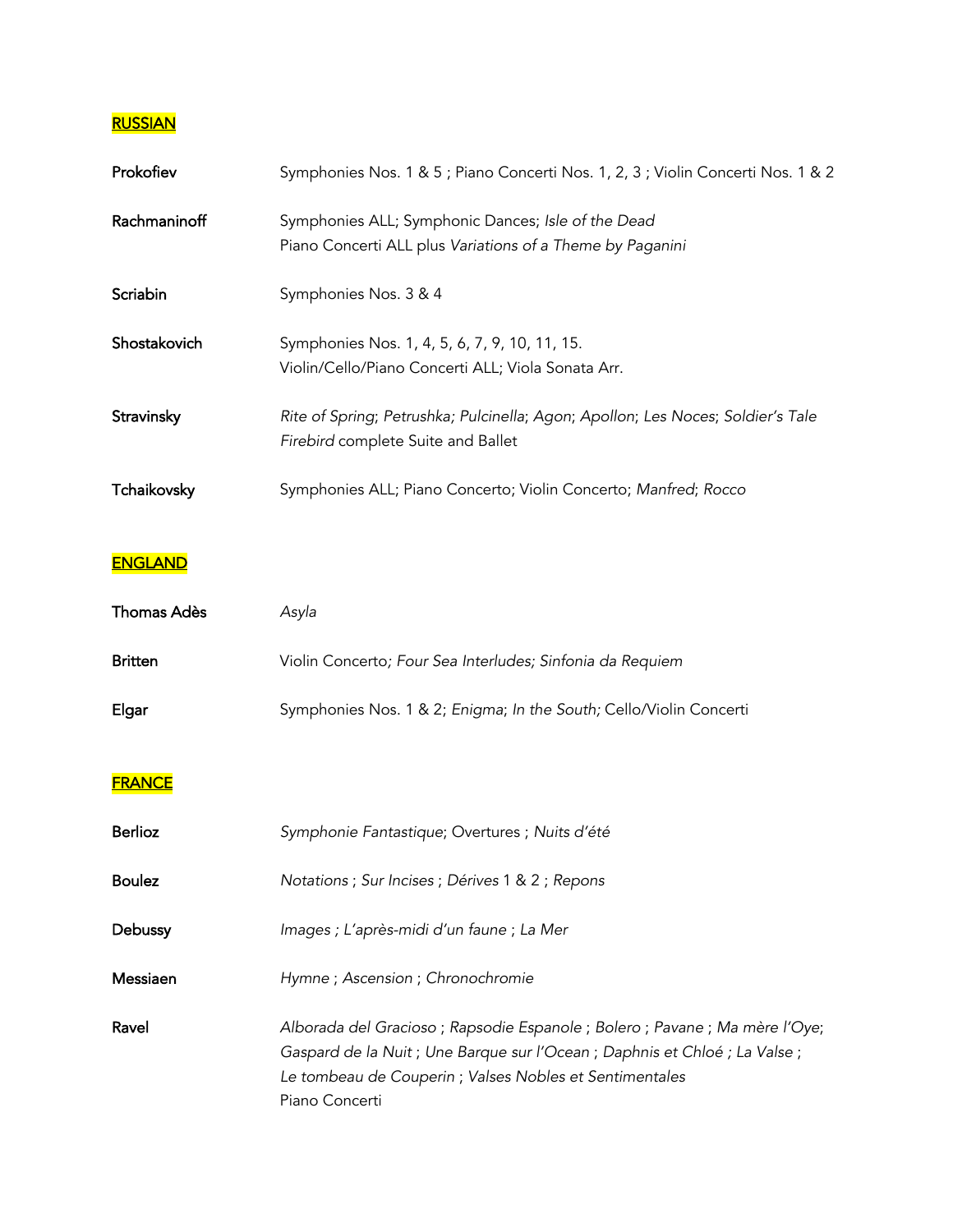## **EASTERN EUROPE**

| Bartók          | Concerto for orchestra; Music for percussion, strings and celesta<br>Piano Concerti Nos. 2 & 3; Viola Concerto<br>Bluebeard's Castle; Miraculous Mandarin |  |
|-----------------|-----------------------------------------------------------------------------------------------------------------------------------------------------------|--|
| Dvořák          | Symphonies Nos. 6, 7, 8, 9. Cello/Violin/Piano Concerti                                                                                                   |  |
| Ligeti          | Atmosphères; Melodien; San Francisco Polyphony; Ramifications; Concerto Românesc<br>Cello Concerto                                                        |  |
| Liszt           | Piano Concerti                                                                                                                                            |  |
| <b>Sibelius</b> | Symphonies ALL; Violin Concerto                                                                                                                           |  |
| Martinů         | Piano Concerto No. 4                                                                                                                                      |  |
| <b>AMERICAN</b> |                                                                                                                                                           |  |
| John Adams      | Harmonielehre ; Chairman Dances                                                                                                                           |  |
| <b>Barber</b>   | Symphony No. 1; Violin Concerto; Essays 1 -3; Adagio; Knoxville Summer of 1915                                                                            |  |
| Bernstein       | West Side Story Suite; Serenade; Jubilee Games; Symphony No. 2                                                                                            |  |
| Copland         | Billy the Kid; Appalachian Spring; Fanfare for the Common Man; Clarinet Concerto                                                                          |  |
| George Walker   | Pageant and Proclamation                                                                                                                                  |  |

# **MODERN & CONTEMPORARY WORKS BY**

| Kalevi Aho              | <b>Mikel Chamizo</b> | Guillaume Connesson   | John Corigliano       |
|-------------------------|----------------------|-----------------------|-----------------------|
| <b>Bret Dean</b>        | Avner Dorman         | Pascal Gagnie         | <b>Philip Glass</b>   |
| <b>William Hendrick</b> | Jennifer Higdon      | Ramon Lazkano         | Witold Lutosławski    |
| Martín Matalon          | Krysztof Penderecki  | Shulamit Ran          | <b>Bernard Rands</b>  |
| Einojuhani Rautavaara   | <b>Steve Reich</b>   | Karlheinz Stockhausen | <b>Toru Takemitsu</b> |
| Augusta Reed Thomas     | Zhou Tian            | <b>Mikel Urquiza</b>  | <b>Edgard Varèse</b>  |